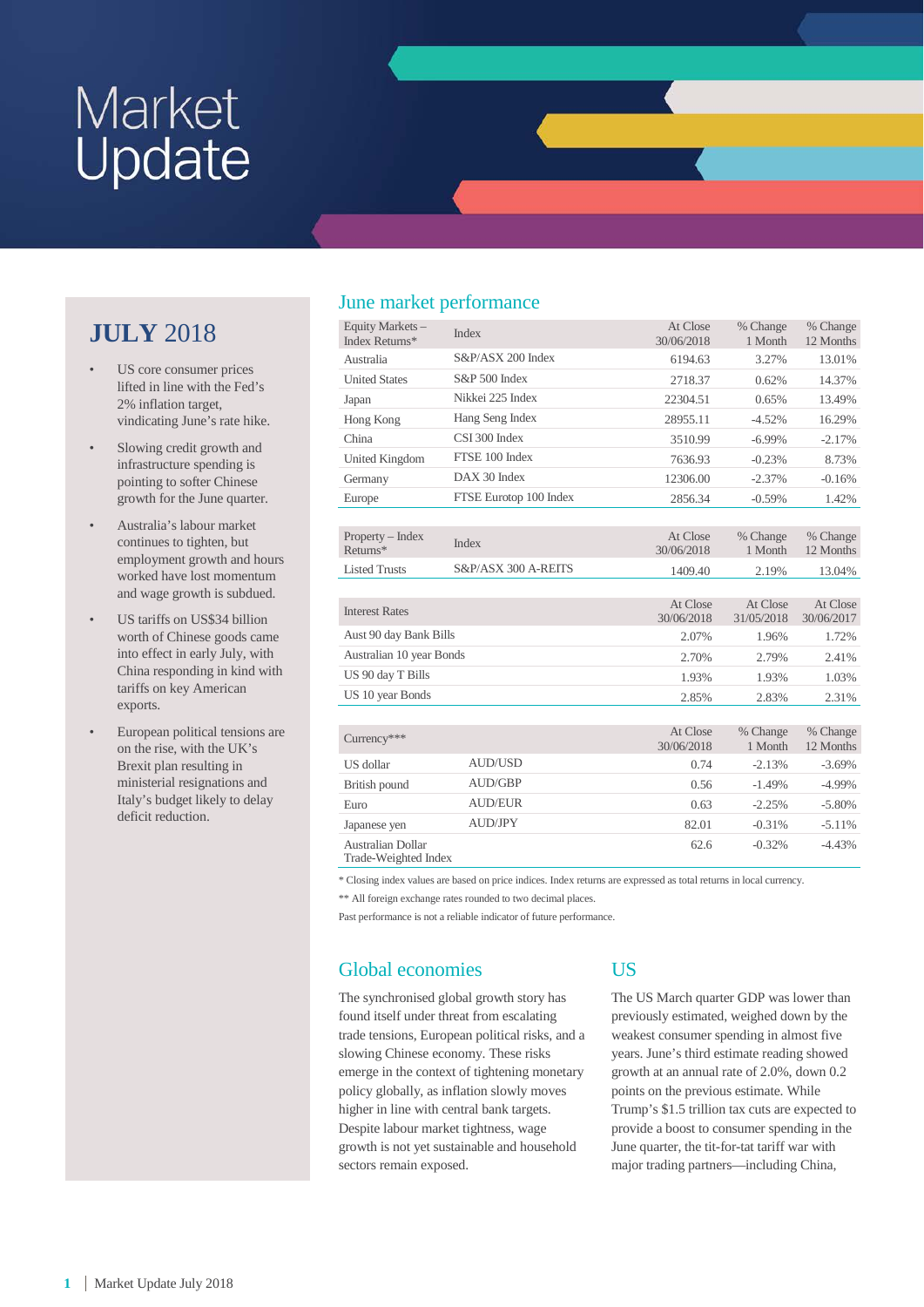## US (cont.)

Canada, Mexico and the EU—could prove a drag on growth, putting pressure on supply chains and possibly undercutting business investment. June's core CPI rate pushed from 2.1% to 2.2% year-on-year, while the core PCE index—the Fed's preferred measure—rose from 1.8% to 2.0% and is now sitting at the Fed's inflation target for the first time since April 2012. Labour conditions remain tight, but jobs growth continues to surprise, with a greater than expected 213,000 jobs added in June. The ISM manufacturing PMI rose 1.5 points in June to 60.2, with a shortage of skilled labour and materials failing to put a dent in production. Despite the continued tightening, wage growth has failed to budge, steady at 2.7% year-on-year and falling short of the forecast 2.8%.

## Europe

Headline inflation in the eurozone rose from 1.9% to 2.0% in June, although this was due mostly to an 8.0% rise in energy prices. Underlying price pressure remains weak, with the core CPI falling from 1.1% to 1.0%. While the ECB announced an end to its bond-buying program by the end of 2018, monetary policy is likely to remain very accommodative. In the ongoing trade saga, the US has threatened to impose higher tariffs on European automakers, with President Trump accusing the EU of unfairly targeting US car makers. German Chancellor Angela Merkel signalled her willingness to lower auto tariffs, contingent on agreement from Germany's 'big five'. Meanwhile, the IMF issued its own warning for the German economy: while growth is forecast to continue at 2.2% in 2018 and 2.1% in 2019, a trade war or banking crisis would strike a severe blow to confidence. In Italy, the governing coalition of right-wing parties has solidified its economic program. Adding both tax cuts and universal basic income in its first budget, they have shown both voters and markets that it is not backing down from

its agenda. Meanwhile, UK Prime Minister May's attempt to work out a Brexit negotiation plan has resulted in high political drama with the resignation of pro-leave ministers.

## China

China's economy continues to show signs of fatigue, with slowing credit growth and infrastructure spending pointing to softer economic growth for the June quarter. June's official PMI figure showed a further loss of momentum in the manufacturing economy, falling from 51.6 to 51.5, while industrial production also fell 6.9% to 6.8% year-onyear. Chinese firms have felt the pinch from the government's measures to curb risky lending, resulting in higher borrowing costs and reduced access to funds for smaller companies. The People's Bank of China (PBOC) responded by cutting reserve requirements for the major state-owned banks—the third such move in 2018. On 6 July, US tariffs on US\$34 billion worth of Chinese goods came into effect, with China responding in kind with tariffs on American soybeans, pork and electric vehicles. The major fear for markets is that these tit-for-tat tariff rises will result in a prolonged trade conflict. PBOC Governor Yi Gang said China will "keep the yuan exchange rate basically stable at a reasonable and balanced level", and said recent weakness was the result of market fluctuations and not central bank guidance.

## Asia region

Revised GDP data confirmed that the Japanese economy shrank by an annualised 0.6% in the March quarter, putting an end to eight consecutive quarters of growth. This places Japan at risk of a technical recession (defined as two consecutive quarters of negative growth), and while the contraction was caused by temporary factors, a strong rebound appears unlikely. Consumer spending fell by an annualised 3.9% in May,

well below expectations, while the latest manufacturing PMI showed a contraction in export orders, possibly due to broader traderelated uncertainty. Wage growth remains strong, rising 1.3% in May, with a tight labour market expected to boost inflation expectations. In a surprise move, the Japanese government announced plans to allow up to 500,000 guest workers into the country to ease labour shortages in key sectors. Mounting consumer price pressures are still a concern for the Bank of India, with a rallying oil market and an increase in the government's minimum support price for farmers ahead of next year's election set to drive inflation.

## Australia

Australian economic growth is on a sound footing, supported by a bounce in global growth, a strong commodities sector, and improved business and public sector investment. However, while there has been a surge in employment and hours worked over the past year, momentum has slowed from 2017's pace, and wage growth remains subdued at around 2.0%. Employment growth for the six months to May was an annualised 1.6%, down from a high of 4.0% in 2017. Prudential controls and tighter bank lending practices, partly in response to the Royal Commission into Financial Services, have already underpinned a slowdown in household credit and house prices. The extent to which this will impact the housing market and the economy is not yet known, but lower auction clearance rates and house prices suggest the risks are to the downside. Household spending is likely to be constrained going forward, with savings rates already low, while consumer sentiment appears to be improving but is still relatively subdued. Business conditions remain buoyant, driven by the pickup in investment and non-dwelling construction, but consumer-facing industries continue to struggle.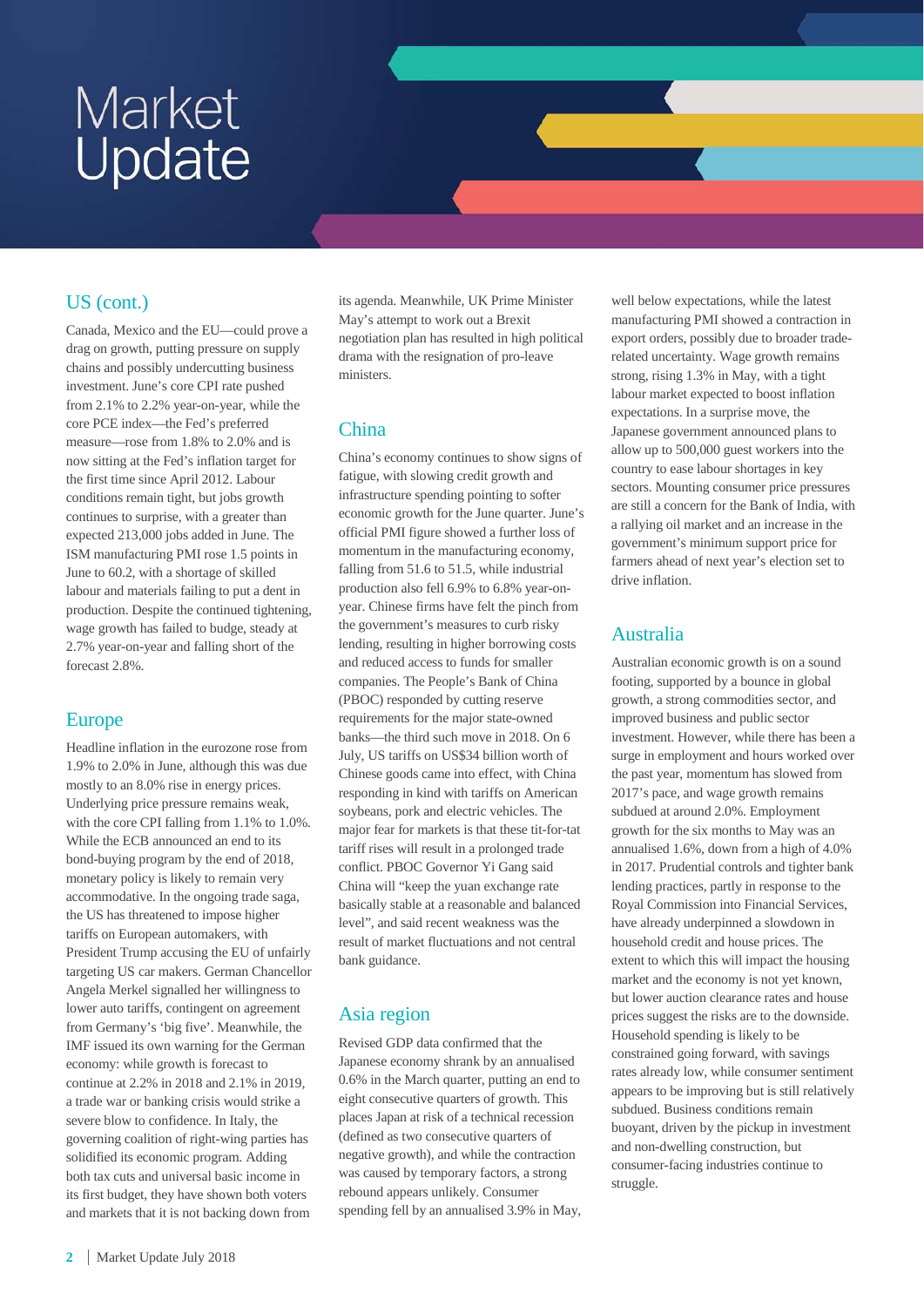## **EQUITY** MARKETS

- Australia's S&P/ASX 200 Index returned 3.3% in June and has gained 13.0% over the past 12 months.
- Global developed market shares rose 2.3% and emerging market shares fell 1.8% in AUD terms.
- The US S&P 500 Index returned 0.6% and the Dow Jones Industrial Average fell 0.5% over the month.
- The German DAX 30 Index fell 2.4% in June and the French CAC 40 Index was down 0.6%.
- Europe's top shares, measured by the FTSE Eurotop 100 Index, and the broader STOXX Euro 600 Index both fell 0.6%.
- In Asia, Japan's Nikkei 225 Index rose 0.7% while China's CSI 300 Index dropped 7.0%.

## Australian equities

|            | Index/Benchmark (% pa)                 | 1 Month | 1 Year 3 Years 5 Years 7 Years |       |       |       |
|------------|----------------------------------------|---------|--------------------------------|-------|-------|-------|
| Australian | S&P/ASX 200 Acc. Index                 | 3.27%   | 13.01%                         | 9.04% | 9.98% | 9.12% |
|            | S&P/ASX 50 Acc. Index                  |         | 3.67% 11.69%                   | 7.46% | 8.96% | 8.97% |
|            | S&P/ASX Small Ordinaries Acc.<br>Index |         | 1.06% 24.25% 15.01% 11.56%     |       |       | 4.89% |

The S&P/ASX 200 Accumulation Index rose 3.3% in June, led by the Energy (+7.8%) and IT (+6.3%) sectors. A late rally in oil prices saw oil refiner Caltex (+10.6%) gain, solidified by the announcement of a long-term wholesale food supply agreement with Woolworths (+7.2%). Machine learning tech provider Appen (+31.0%) saw the biggest price gain in June, surging 235.1% over the past 12 months, with investors seeing a potential wave of demand from global tech giants for artificial intelligence data. Over the past year to June, the ASX 200 has returned 13.0%, with Australia's top 20 largest shares lagging with a return of 11.3%. Meanwhile, the S&P/ASX Small Ordinaries Index, the benchmark for small-cap shares, has returned a remarkable 24.3%, with themes such as technological disruption, Chinese demand, and the commodity rally driving valuations higher. Growth shares continued their winning streak through the first half of 2018 and are currently the main drivers of market returns, among them consumer staples shares like a2 Milk Co (+5.9% in June and +179.8% over 12 months), as well as big names like CSL (+3.6% in June and +39.5% over 12 months).

| Sector                        | 1 Month   | 3 Months   | 1 Year     |
|-------------------------------|-----------|------------|------------|
| Energy                        | 7.76%     | 19.69%     | 41.56%     |
| <b>Information Technology</b> | 6.29%     | 10.90%     | 32.28%     |
| <b>Consumer Staples</b>       | 6.17%     | 11.89%     | 29.09%     |
| <b>Utilities</b>              | $6.00\%$  | 9.63%      | $-0.83%$   |
| <b>Financials ex Property</b> | 4.06%     | 4.07%      | 1.58%      |
| <b>Health Care</b>            | 2.65%     | 16.48%     | 27.69%     |
| <b>Consumer Discretionary</b> | 2.06%     | 10.72%     | 15.26%     |
| Materials                     | 1.79%     | 11.72%     | 29.94%     |
| <b>Industrials</b>            | 0.68%     | 5.32%      | 7.05%      |
| Telecommunications            | $-5.77\%$ | $-13.67\%$ | $-30.90\%$ |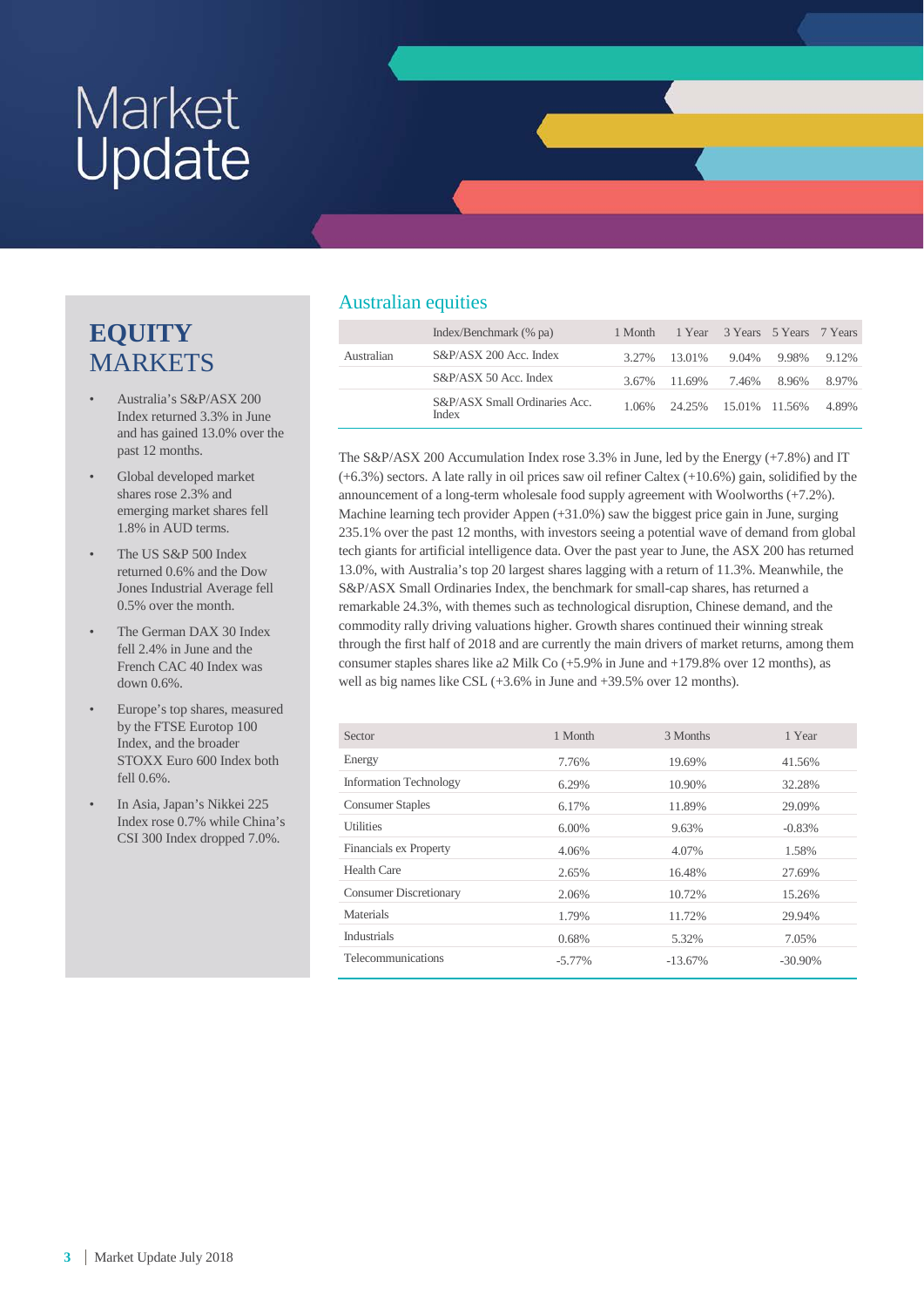## **BIG MOVERS** THIS MONTH

#### **Going up**

| $\uparrow$ Energy             | 7.8% |
|-------------------------------|------|
| ↑ Information Technology 6.3% |      |
| 1 Consumer Staples            | 6.2% |
|                               |      |

#### **Going down**

⇓ Telecommunications -5.8%

## Global Equities

|          | Index/Benchmark (% pa)                           | 1 Month  | 1 Year | 3 Years | 5 Years | 7 Years |
|----------|--------------------------------------------------|----------|--------|---------|---------|---------|
| Global   | MSCI World Ex Australia Index<br>(AUD)           | 2.28%    | 16.06% | 10.66%  | 15.45%  | 15.60%  |
|          | MSCI World Ex Australia Index<br>(LCL)           | 0.34%    | 16.64% | 10.88%  | 13.67%  | 12.54%  |
|          | MSCI World Ex Australia Small<br>Cap Index (AUD) | 2.09%    | 19.19% | 11.54%  | 16.59%  | 16.14%  |
| Emerging | <b>MSCI</b> Emerging Markets Index<br>(AUD)      | $-1.78%$ | 12.73% | 7.39%   | 10.00%  | 7.32%   |
|          | MSCI AC Far East Index (AUD)                     | $-1.64%$ | 14.96% | 8.60%   | 12.86%  | 12.22%  |

Global developed market shares, measured by the MSCI World Ex Australia Index, returned 2.3% in Australian dollar terms and 0.3% in local currency terms, reflecting lacklustre US performance, ongoing European weakness, and a softer Australian dollar. The US S&P 500 Index returned 0.6%, with the Consumer Staples (+4.2%) and Consumer Discretionary (+3.5%) sectors the biggest gainers. 21st Century Fox A shares (+28.9%) jumped during the month as Disney (+5.4%) bested Comcast (+5.2%) in a tense bidding war for the Murdoch owned entertainment conglomerate, offering US \$71.3 billion in cash and shares. Industrials (- 3.4%) was the worst performing US sector in June, dragged down by American Airlines Group (-12.8%) and Caterpillar (-10.7%). In Europe, the STOXX Euro 600 Index fell 0.6%, with trade uncertainty weighing on major auto stocks like Volkswagen (-11.6%) and Daimler (- 10.6%). In Asia, Japan's Nikkei 225 Index rose 0.7%, Hong Kong's Hang Seng fell 4.5%, and China's CSI 300 Index fell 7.0%. Emerging market shares fell 1.8% in Australian dollar terms, while small caps remain the superior performers over one year, returning 19.2%.

## **Property**

|        | Index/Benchmark (% pa)                                        |       | 1 Month 1 Year 3 Years 5 Years 7 Years |             |                     |       |
|--------|---------------------------------------------------------------|-------|----------------------------------------|-------------|---------------------|-------|
|        | Australian S&P/ASX 200 A-REIT Acc. Index                      |       | 2.19% 13.04%                           |             | 9.70% 12.01% 13.54% |       |
| Global | FTSE EPRA/NAREIT Developed Ex<br>Australia Index (AUD Hedged) | 2.04% |                                        | 6.09% 6.78% | 8.66%               | 9.54% |

The S&P/ASX 200 A-REIT Accumulation Index rose 2.2% in June as modest falls in shortterm yields lifted the sector during the month. Viva Energy REIT (+9.8%) was the top gainer, with parent company Viva Energy Group announcing its long-awaited IPO. Shopping centre leasing giant Scentre Group (+5.0%) continued to push higher, supported by favourable conditions in the retail market. High-yielding shares like National Storage REIT (+3.8%) also moved higher, providing an attractive income alternative to banks and telcos. Meanwhile, the prospect of falling house prices did nothing to help home and apartment builders Mirvac Group (-5.7%) and Stockland (-4.3%). Globally, developed market property rose 2.0% on a hedged basis in June. In the US, REITs enjoyed their fourth consecutive month of gains after suffering a sharp correction earlier in 2018. The Bloomberg US REIT Index rose 4.0%, led by shopping centres  $(+7.3\%)$  and self-storage  $(+6.2\%)$ , while hotels  $(-2.8\%)$  were down.